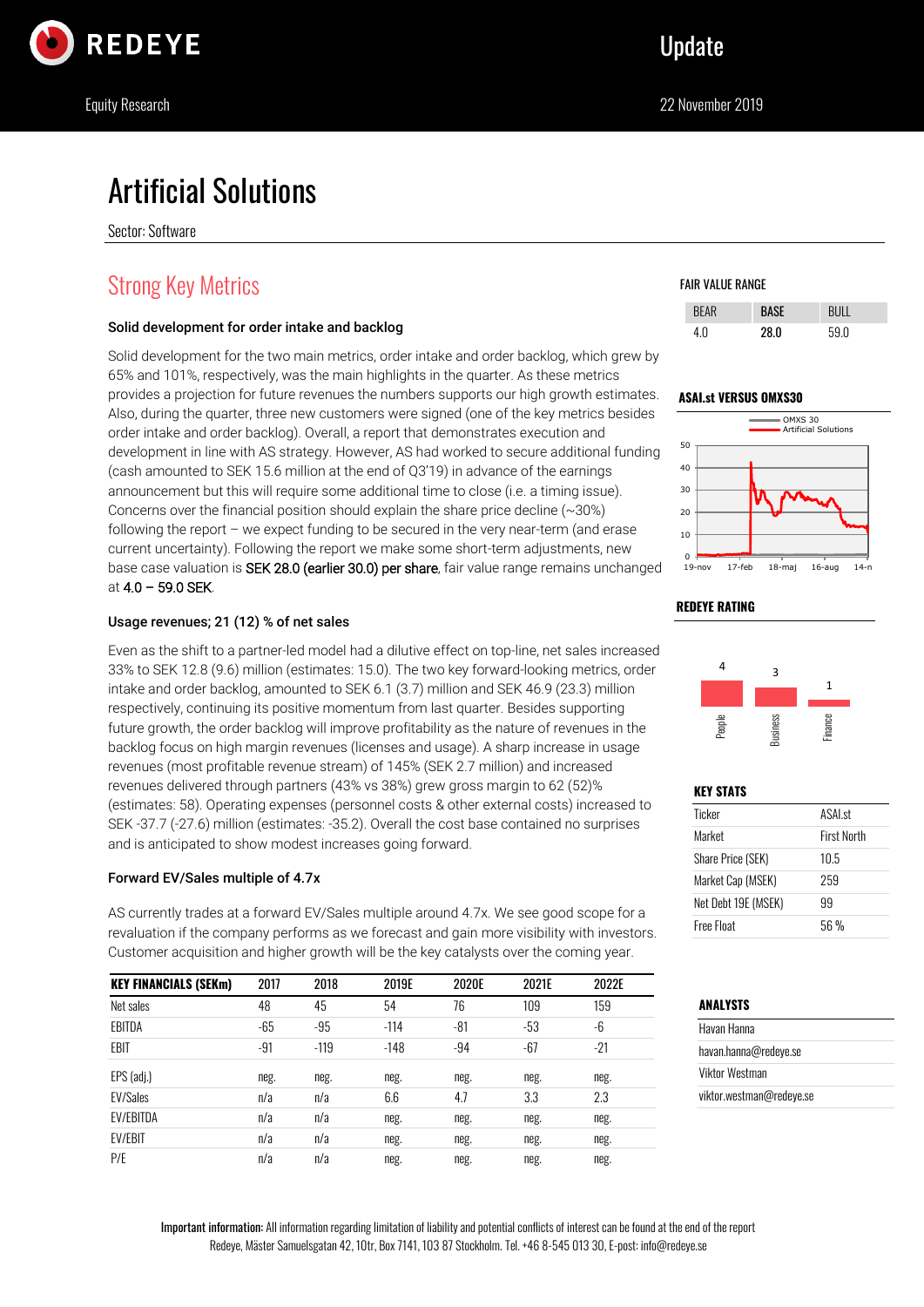# Artificial Solutions: Q3'19

Net sales were up 33% y/y, but 15% below our forecasts and the operating loss came in 11% higher than estimates, supported by a stronger than expected gross margin at 62%. We reiterate that the shift to a partner-led model will have a dilutive effect on net sales throughout 2019. Sales via partners have two properties: i) revenue streams from partners are delayed before AS recognises them, and ii) a dilutive effect on top-line (service revenue accrue mainly to partners).

| Arthual Obidions. Actuais and estimates, Qui is |         |         |         |              |
|-------------------------------------------------|---------|---------|---------|--------------|
| <b>SEKm</b>                                     | Q3'18   | Q3'19e  | Q3'19a  | Diff. (abs.) |
| <b>Net sales</b>                                | 9.6     | 15.0    | 12.8    | $-15%$       |
| Capitalised costs                               | 2.1     | 2.8     | 2.6     | -7%          |
| Other income                                    | 0.0     | 0.0     | 0.0     |              |
| <b>Total income</b>                             | 11.7    | 17.8    | 15.4    | $-13%$       |
| <b>Total OPEX</b>                               | $-32.2$ | $-41.5$ | $-42.6$ | 3%           |
| Total OPEX adj.                                 | $-32.2$ | $-41.5$ | $-42.3$ | 2%           |
| <b>EBITDA</b>                                   | $-20.5$ | $-23.7$ | $-27.2$ | 15%          |
| EBITDA adj.                                     | $-20.5$ | $-23.7$ | $-26.9$ | 14%          |
| D&A                                             | $-5.1$  | $-3.1$  | $-2.6$  | -16%         |
| <b>EBIT</b>                                     | $-25.6$ | $-26.8$ | $-29.8$ | 11%          |
| EBIT adj.                                       | $-25.6$ | $-26.8$ | $-29.5$ | 10%          |
| Order intake                                    | 3.7     | n.a     | 6.1     |              |
| Order backlog                                   | 23.3    | n.a     | 46.9    |              |
| Net sales growth                                | n.a     | 56%     | 33%     |              |
| Order intake growth                             | n.a     | n.a     | 65%     |              |
| Order backlog growth                            | n.a     | n.a     | 101%    |              |
| Gross margin                                    | 52%     | 58%     | 62%     |              |
| EBITDA margin                                   | neg     | neg     | neg     |              |
| <b>EBIT</b> margin                              | neg     | neg     | neg     |              |

### **Artificial Solutions: Actuals and estimates, Q3'19**

Source: Redeye Reserach, Artificial Solutions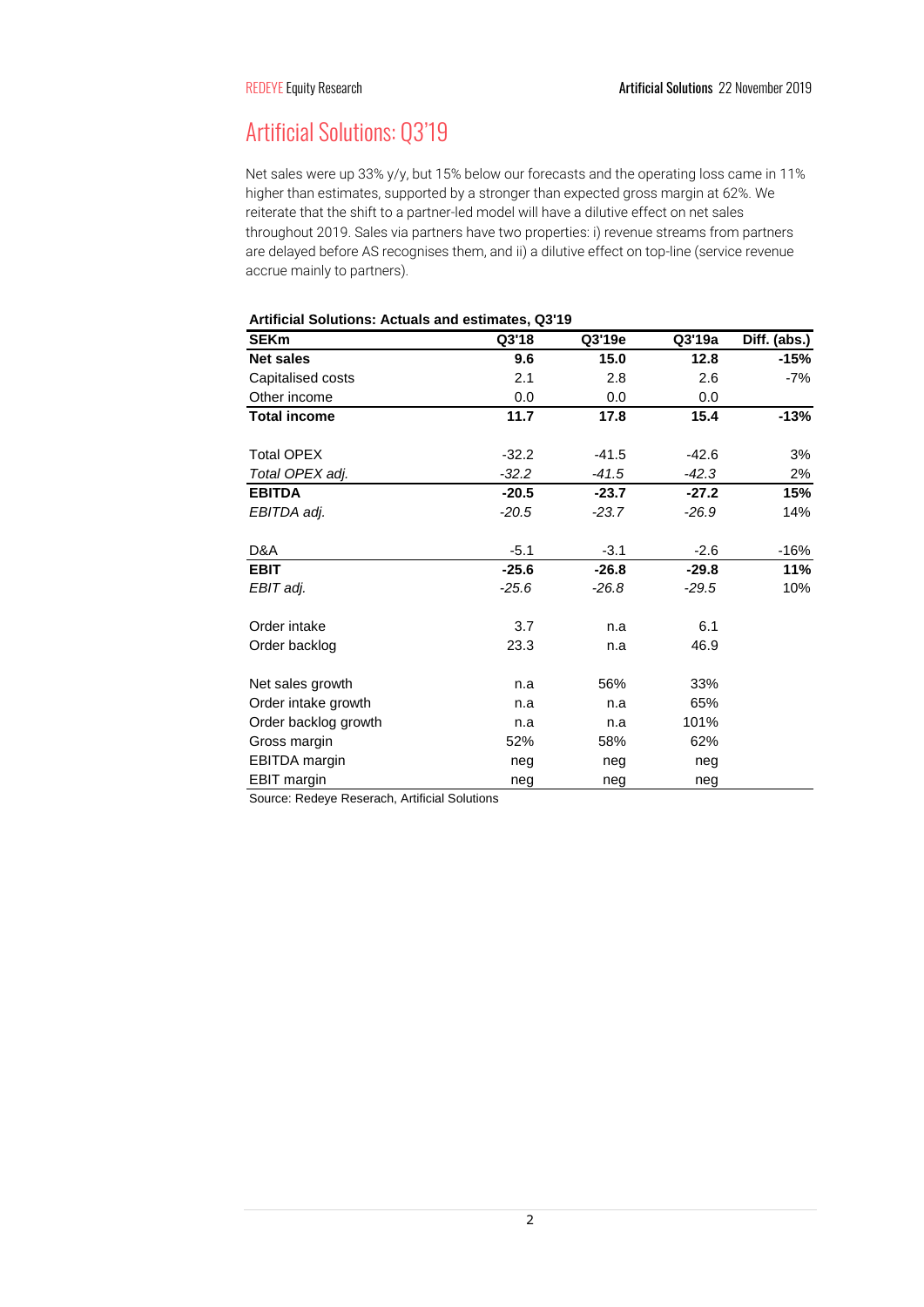### Order intake and order backlog

The forward-looking metrics, order intake and order backlog\* continued its positive momentum. As of September 2019 order intake and order backlog amounted to SEK 45.7 (31.5) million and SEK 46.9 (23.3) million, respectively.



Besides supporting future growth, both order intake and order backlog continued its shift to a more profitable revenue mix (in line with AS strategy), see figure below.

| (SEKm)                     | Q3'18 | Q3'19 | change |
|----------------------------|-------|-------|--------|
| License & Usage            | 17.0  | 29.6  | 74.1%  |
| % of total                 | 54%   | 65%   |        |
| Services                   | 14.5  | 16.1  | 10.7%  |
| % of total                 | 46%   | 35%   |        |
| <b>Total order intake</b>  | 31.5  | 45.7  | 44.9%  |
|                            |       |       |        |
| (SEKm)                     | Q3'18 | Q3'19 | change |
| License & Usage            | 15.1  | 38.1  | 152.3% |
| % of total                 | 65%   | 81%   |        |
| Services                   | 8.2   | 8.8   | 7.3%   |
| % of total                 | 35%   | 19%   |        |
| <b>Total order backlog</b> | 23.3  | 46.9  | 101.3% |

### **Artificial Solutions: Order intake and backlog, end of quarter**

Source: Redeye Research, Artificial Solutions

31% of total order backlog is expected to be delivered in 2021 and beyond. Important to note here is that as some customers will buy usage and services "as used", the future revenues from existing customers may be beyond that included in backlog at any stage.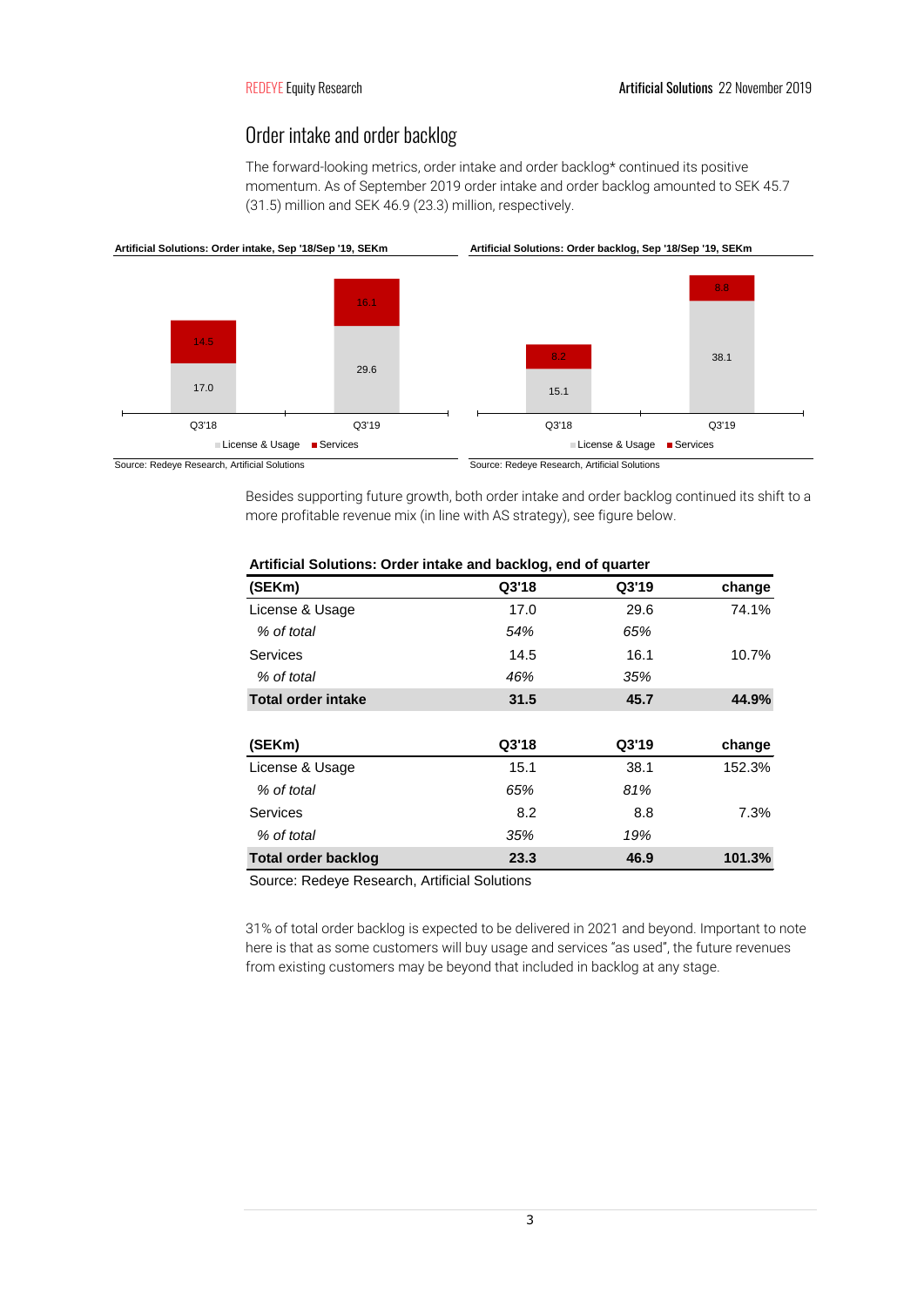## Other Q3'19 highlights

- AS communicates that existing customers have increased the usage element of their orders. This is an important metric to follow (usage revenues) as it is the most profitable revenue stream and steams from an increased use/roll-out of the Teneo platform.
- Three new customers were added, giving a total of ten new customers during the last six months. New customers are the primary metric to follow besides order intake and backlog. AS has around 50-55 customers.
- Teneo Developers (an environment in which customers can learn and trial the Teneo technology guided senior experts), launched in March, has shortened sales cycle (one of the main bottlenecks for AS and its big customers). One customer has skipped the typical pilot phase and made instant deployment and AS closed another customer as a direct result of Teneo Developers. Teneo Developers should act as an extended customer acquisition tool going forward and further increase AS reach.

### Two new product resources

AS has recently launched two exciting resources[; Teneo Connectors](https://www.artificial-solutions.com/blog/artificial-solutions-launches-teneo-connectors-to-deliver-chatbot-super-powers) and ne[w language](https://www.artificial-solutions.com/blog/artificial-solutions-announces-new-language-enhancements-to-teneo)  [enhancements.](https://www.artificial-solutions.com/blog/artificial-solutions-announces-new-language-enhancements-to-teneo) Teneo Connectors is a library of pre-built connectors to easily integrate backend systems and processes such as RPA (robotic process automation) into the conversational AI interface. This allow chatbots to deliver more intelligent responses based on the back-end actions, requests and processes it has executed. Connectors is a very interesting launch as integration with other systems is something that customers are looking for as a mean to leverage existing technologies. The language enhancements will ensure that Teneo continues to effortlessly understand even the most complex of sentences in any language.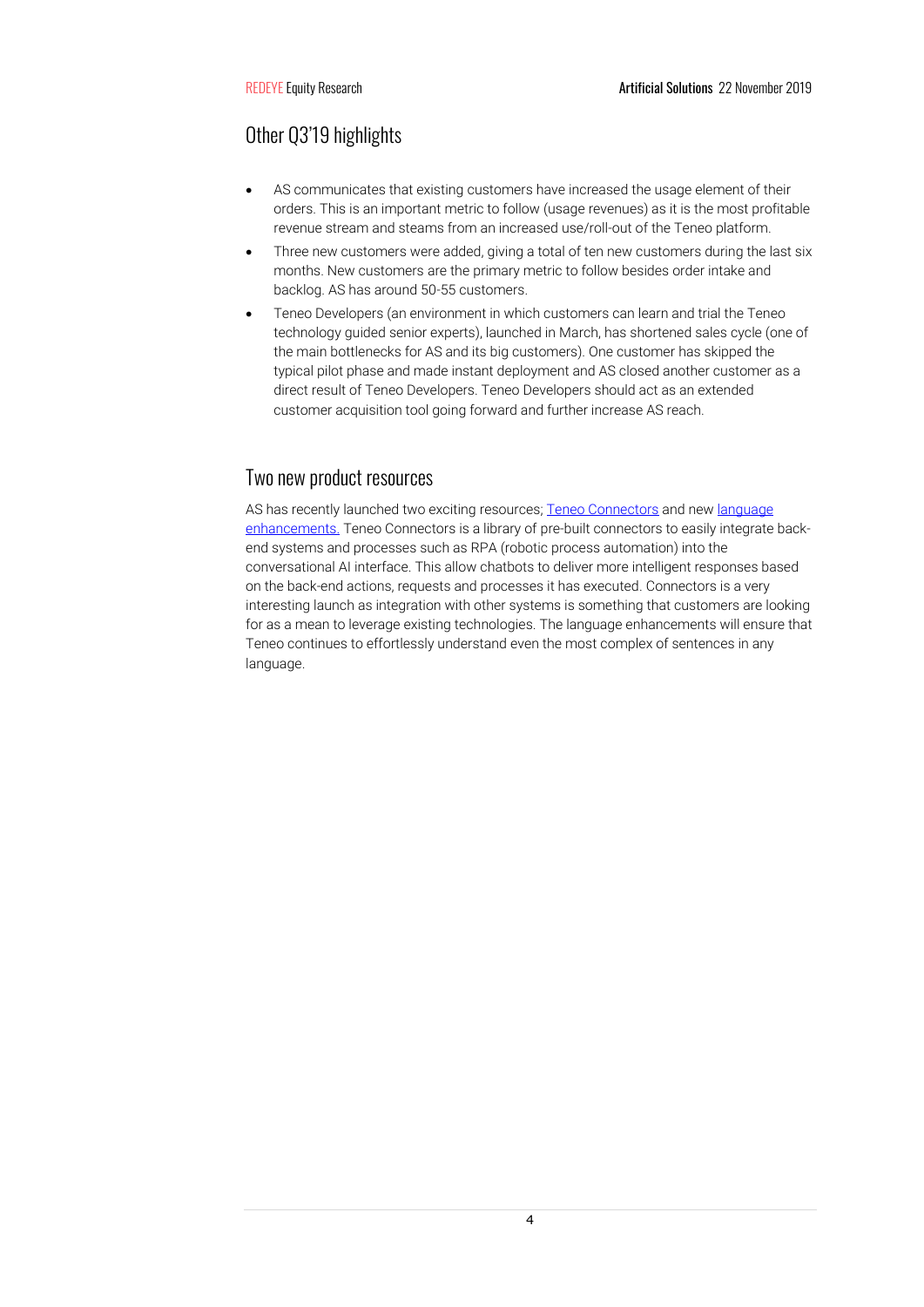# Financial projections

This section presents our estimate changes and detailed estimates.

## Estimate changes

The table below summarises our estimate changes for '19e-'21e following the report.

| <b>SEKm</b>         | 2019e    | 2020e   | 2021e   |
|---------------------|----------|---------|---------|
| Net sales (new)     | 54.0     | 75.9    | 109.3   |
| Net sales (old)     | 57.2     | 80.7    | 116.2   |
| change              | $-6%$    | $-6%$   | $-6%$   |
| <b>EBITDA</b> (new) | $-114.4$ | $-81.1$ | $-52.7$ |
| EBITDA (old)        | $-111.5$ | $-76.3$ | $-45.8$ |
| change              | $-3%$    | $-6%$   | -15%    |
| EBIT (new)          | $-148.3$ | -94.1   | $-66.7$ |
| EBIT (old)          | $-145.9$ | -89.3   | $-59.8$ |
| change              | $-2\%$   | -5%     | $-11%$  |

Source: Redeye Reserach, Artificial Solutions

# Detailed estimates

| Artificial Solutions: Profit and loss, at base case, '18-'22e |          |         |         |         |         |          |          |          |          |
|---------------------------------------------------------------|----------|---------|---------|---------|---------|----------|----------|----------|----------|
| <b>SEKm</b>                                                   | 2018     | Q1'19   | Q2'19   | Q3'19   | Q4'19e  | 2019e    | 2020e    | 2021e    | 2022e    |
| <b>Net sales</b>                                              | 44.9     | 12.6    | 12.6    | 12.8    | 16.0    | 54.0     | 75.9     | 109.3    | 158.5    |
| Capitalised costs                                             | 12.2     | 2.3     | 2.6     | 2.6     | 2.6     | 10.1     | 12.0     | 13.0     | 16.0     |
| Other income                                                  | 5.3      | 0.0     | 0.0     | 0.0     | 0.0     | 0.0      | 1.0      | 1.0      | 1.0      |
| <b>Total income</b>                                           | 62.4     | 14.9    | 15.2    | 15.4    | 18.6    | 64.1     | 88.9     | 123.3    | 175.5    |
| Other external costs                                          | $-51.5$  | $-17.7$ | $-16.7$ | $-13.4$ | $-15.0$ | $-62.8$  | $-49.0$  | $-51.5$  | $-54.0$  |
| Personnel costs                                               | $-105.9$ | $-29.0$ | $-28.5$ | $-29.0$ | $-29.0$ | $-115.5$ | $-121.0$ | $-124.6$ | $-127.1$ |
| Other operating costs                                         | $-0.1$   | 0.0     | 0.0     | $-0.21$ | 0.0     | $-0.2$   | $-0.2$   | $-0.2$   | $-0.2$   |
| <b>EBITDA</b>                                                 | $-95.1$  | $-31.8$ | $-30.0$ | $-27.0$ | $-25.4$ | $-114.4$ | $-81.1$  | $-52.7$  | $-5.6$   |
| D&A                                                           | $-23.7$  | $-25.1$ | $-3.1$  | $-2.6$  | $-3.1$  | $-33.9$  | $-13.0$  | $-13.9$  | $-15.0$  |
| <b>EBIT</b>                                                   | $-118.8$ | $-56.9$ | $-33.1$ | $-29.8$ | $-28.5$ | $-148.3$ | $-94.1$  | $-66.7$  | $-20.6$  |
| Net financials                                                | $-27.3$  | $-2.4$  | $-10.2$ | $-12.2$ | $-7.5$  | $-32.3$  | $-16.0$  | $-12.0$  | $-10.0$  |
| <b>EBT</b>                                                    | $-146.1$ | $-59.3$ | $-43.3$ | $-42.0$ | $-36.0$ | $-180.6$ | $-110.1$ | $-78.7$  | $-30.6$  |
| Tax                                                           | 0.0      | 0.0     | 0.0     | 0.0     | 0.0     | 0.0      | 0.0      | 0.0      | 0.0      |
| <b>Net Income</b>                                             | $-146.1$ | $-59.3$ | $-43.3$ | $-42.0$ | $-36.0$ | $-180.6$ | $-110.1$ | $-78.7$  | $-30.6$  |
|                                                               |          |         |         |         |         |          |          |          |          |

Source: Redeye Research, Artificial Solutions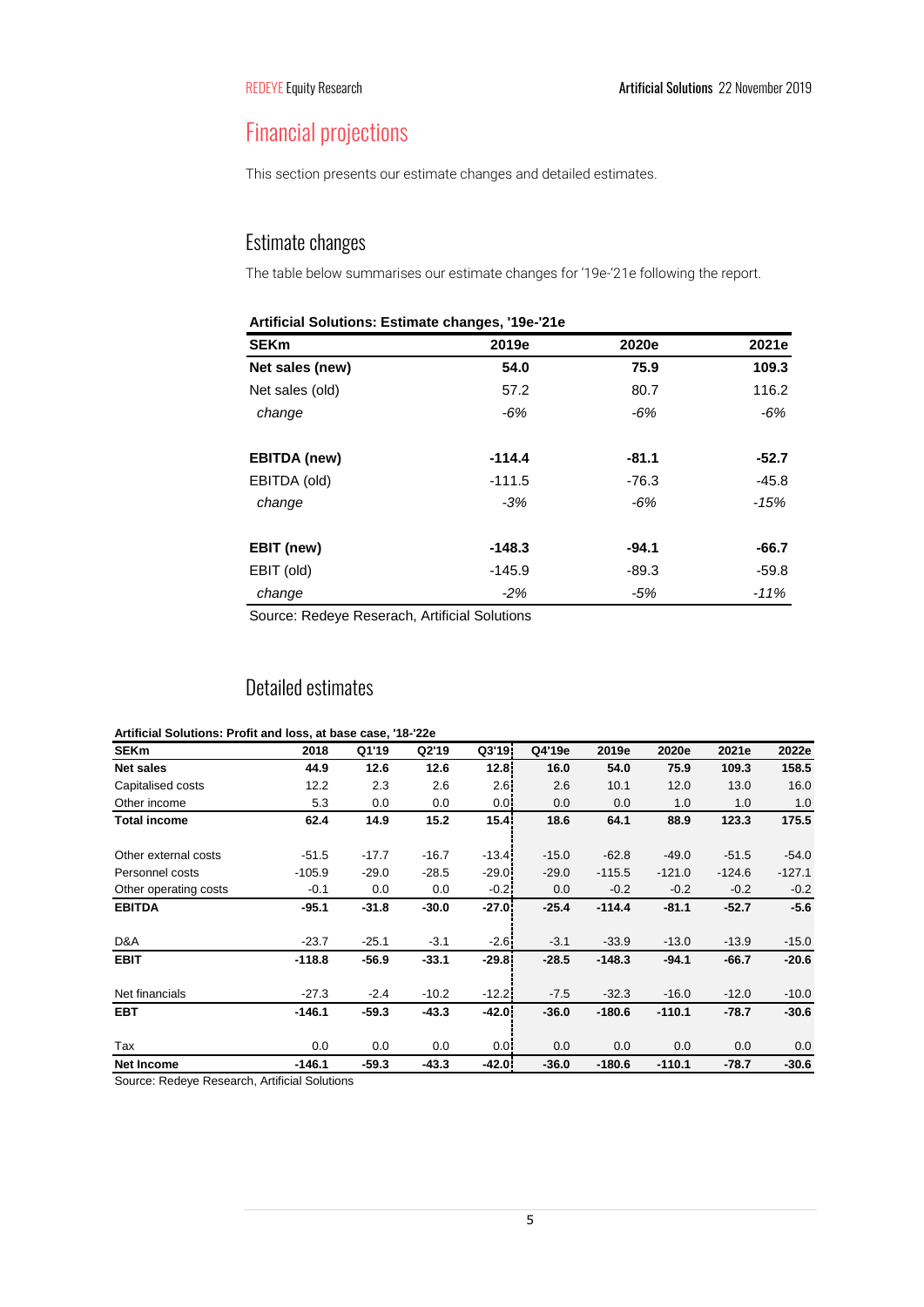# Investment Case

- Offers an attractive exposure to the conversational AI market
- Validated by mayor customers
- Revenue scalability
- Our DCF analysis indicates a value range of SEK 4.0 59.0, with a base case of SEK 28.0 per share.

*As one of the leading vendors of conversational AI technology, Artificial Solutions is well-positioned for significant growth. Its underlying market is set to grow at around 40% a year over the next several years, while the company should harness the benefits of its 2013 transformation into a software-based provider, its revised go-to-market strategy and the scaling of its initial deployments in this period too.* 

#### Major customers/partners

AS's blue-chip customers such as AT&T, Shell and Vodafone and its partner network of leading system integrators (including Accenture, Deloitte and KPMG) validate its technology. But now it must meet the key challenge of acquiring further customers from its target group of large global enterprises, whose sales cycles are usually long and complicated. We view its crucial shift to a partner-led model as ensuring scalability and efficiency and note that partners' share of revenue has already increased from 9% in 2016 to 32% in 2018.

#### Revenue Scalability

Two of AS's three revenue streams - licenses and usage fees - provide high gross margins (~90%) and recurring revenues. The company's high operating leverage should translate into significant profitability if it succeeds in growing with its market while controlling customer churn and acquisition costs.

#### Tough start

Since AS's reverse takeover in March 2019, the share has fallen for no fundamental reason by some 70%. We see good scope for a continued revaluation if the company performs as we forecast and gains more visibility with investors.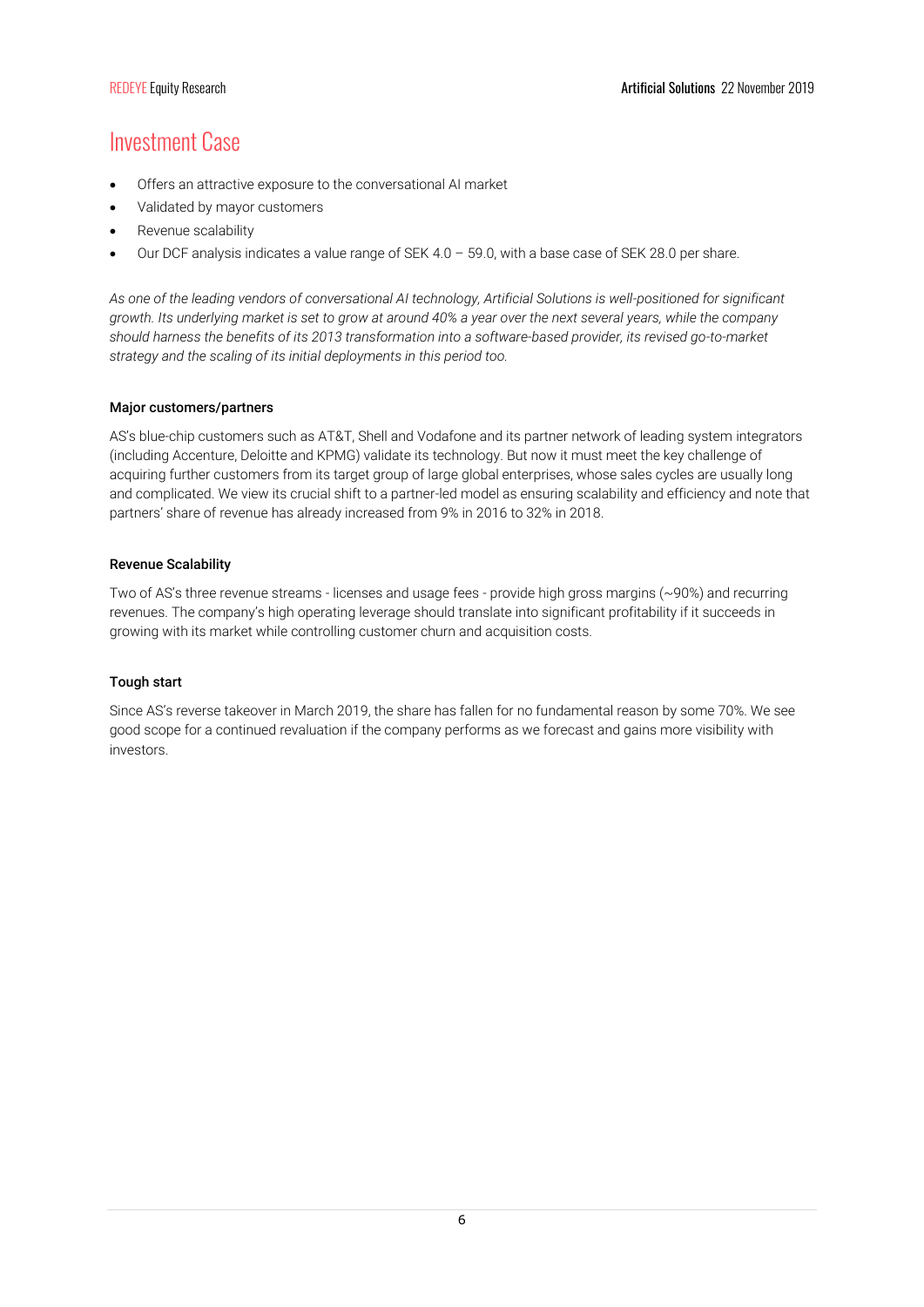# Valuation

Our valuation assumes around SEK 100m in new equity this year with ~13% dilution (precise numbers depending on the share price at the time of the issue). The number of shares in our valuation amounts to 28.56 million. The numbers presented in the 'Financial projections'' chapter make up our estimates for the forecast period '19-'22 in base case.

We derive our fair value from a fundamental DCF analysis applied across three scenarios - base case (most likely), bear case (pessimistic) and bull case (optimistic).

- CAGR sales '18-'22: 37%
- CAGR sales '22-'28: 20%
- Terminal growth rate: 2%
- Sales '28e: SEK 370m
- Avg. EBIT margin ('22-'28): 10% Terminal EBIT margin: 14%
- WACC: 12%

In our bear case scenario, we see our bear points materialize. It mainly boils down to competition and technology risks, where we assume that Teneo will not sustain its competitiveness over the medium and long-term.

As a result, the shift towards more profitable revenue types do not occur and the operating leverage is not realized.

These factors will contribute to AS lowering ambition and become a company with limited growth possibilities (i.e. a consultancy company with minor software sales). Lowered ambition will result in minor investments, employment, and marketing – leading to stable margins.

## Bear Case 4.0 SEK Base Case 28.0 SEK Bull Case 59.0 SEK

Key Assumptions ('22-'28):

- CAGR sales: 32%
- Terminal growth rate: 2%
- Sales '28e: SEK 806m
- Avg. EBIT margin: 21%
- Terminal EBIT margin: 34%
- WACC: 12%

As the market develops, AS is well positioned to benefit from its superior offering. As a result, our base case sees it growing with the market thanks to the competitive product and its revised go-to-market strategy.

The company's high operating leverage will translate into significant profitability as we assume a low customer churn and favorable customer acquisition costs.

In base case, we anticipate positive cash flow from 2023, a pessimistic view relative to AS own targets of positive cash flow from 2020.

- CAGR sales '18-'22: 46%
- CAGR sales '22-'28: 43%
- Terminal growth rate: 2%
- Sales '28e: SEK 1 470m
- Avg. EBIT margin ('22-'28): 26%
- Terminal EBIT margin: 37%
- WACC: 12%

Our bull case factors in higher growth, driven by more customer wins and wider deployments at each customer (i.e. higher ACV).

Greater success will let AS to leverage its conversational data even further with a healthy rate of product innovation steaming from it – which ensures its competitiveness over a longer period.

It's operating leverage and lower churn assumptions (driven by greater stickiness from wider deployments) allows for greater margins, explaining our long-term profitability assumptions.

In base case we anticipate positive cash flow from 2022, still a pessimistic view relative to AS own targets of positive cash flow from 2020.

# **Catalysts**

#### Growth

Customer acquisition and accelerated growth will be the most important catalysts for the share over the next year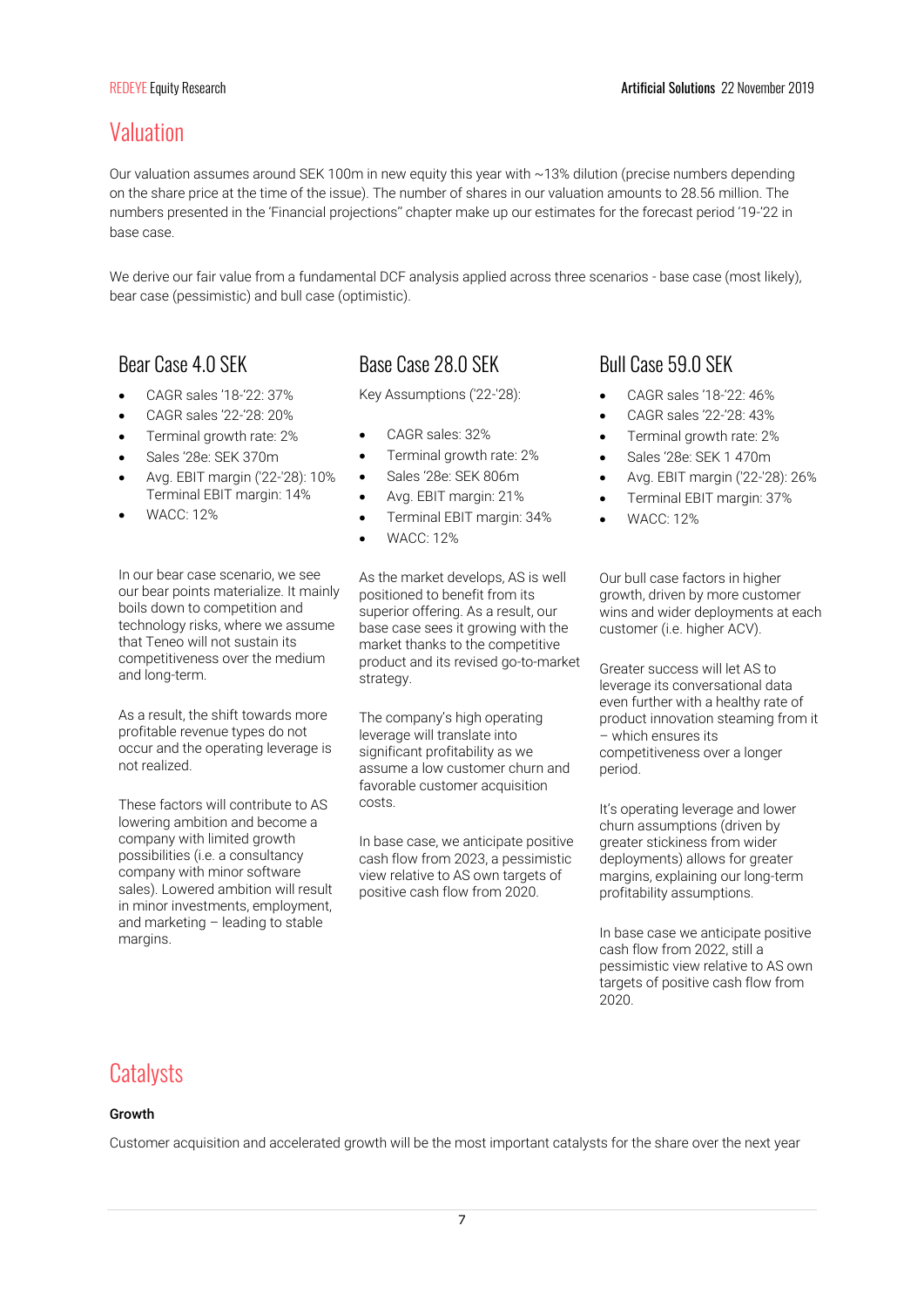# Summary Redeye Rating

The rating consists of three valuation keys, each constituting an overall assessment of several factors that are rated on a scale of 0 to 1 points. The maximum score for a valuation key is 5 points.

### Rating changes in the report

No changes.

### People: 4

Artificial Solutions has a highly experienced senior management team and holds a strong position in terms of technological knowhow and products. The challenges ahead relate to good execution and management (go-to-market approach, customer acquisition, partner strategy etc.). Our assessment is that the team is well-equipped to capitalize on these opportunities. In addition to the CEO's experience from companies undergoing expansion, the majority of the team has been at AS for eight years or more. We consider the management team and the developers to be fundamental to the company, which also represents a risk (dependency on key personnel). We would like the board and management team to have more skin in the game, to confirm their confidence in the company's future and to align their interests with other shareholders'. As of now, their combined holding amounts to  $\approx$  4.9%

#### Business: 3

AS is active in a market that is exhibiting particularly rapid growth. The overall global intelligent virtual assistants market is set to grow ~40% a year until 2023, according to Tractica, making it clearly a favorable market to be part of. Two of AS's three revenue streams - licenses and usage fees - provide high gross margins (~90%) and recurring revenues. The company's high operating leverage should translate into significant profitability if it succeeds in growing with its market while controlling customer churn and acquisition costs.

### Financials: 1

Even though AS secured SEK66m in a targeted share issue (on the 20th of June) the funds will only suffice for the short-term. We anticipate that the company will need to raise additional capital this year for its ongoing operations. Its balance sheet is strained with negative equity and considerable debt (SEK ~194 million as of Q3'19, majority due in 2020). See page 61-63 in the company description document for more detailed information. AS has never before been able to reach profitability. In our estimates (base case), AS will reach profitability during 2023, at that point, the rating would start to gradually increase.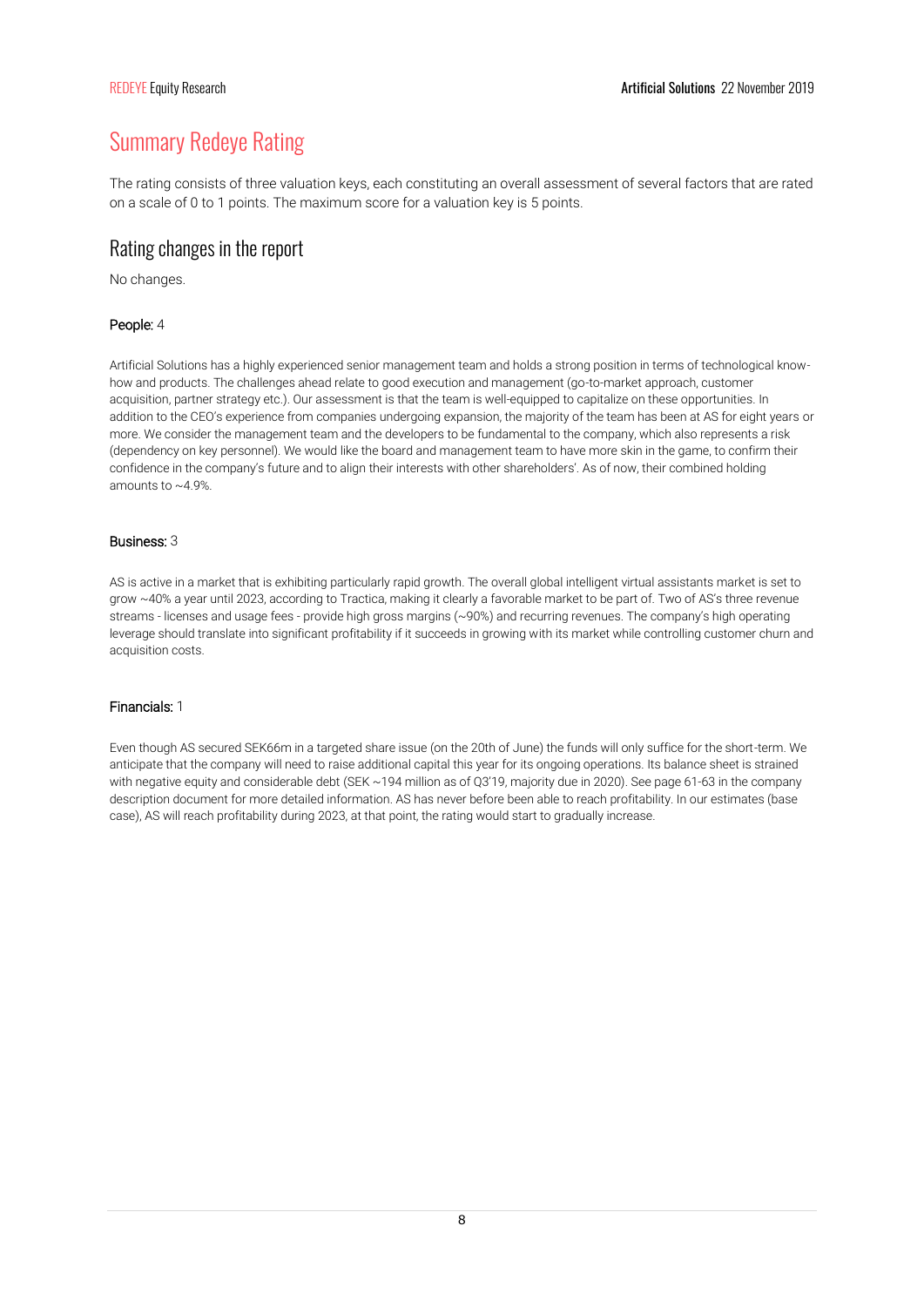| <b>INCOME STATEMENT</b>                 | 2017           |                 |                |                |                |
|-----------------------------------------|----------------|-----------------|----------------|----------------|----------------|
| Net sales                               | 48             | 2018<br>45      | 2019E<br>54    | 2020E<br>76    | 2021E<br>109   |
| <b>Total operating costs</b>            | $-113$         | $-140$          | $-168$         | $-157$         | $-162$         |
| EBITDA                                  | $-65$          | $-95$           | $-114$         | $-81$          | $-53$          |
| Depreciation                            | $-1$           | -1              | $-1$           | $-1$           | $-1$           |
| Amortization                            | $-24$          | -23             | $-33$          | $-13$          | $-13$          |
| Impairment charges                      | 0              | 0               | 0              | 0              | 0              |
| EBIT                                    | $-91$          | $-119$          | $-148$         | $-94$          | $-67$          |
| Share in profits                        | 0              | 0               | 0              | 0              | 0              |
| Net financial items                     | $-14$          | $-27$           | $-32$          | $-16$          | $-12$          |
| Exchange rate dif.                      | 0              | 0               | 0              | 0              | 0              |
| Pre-tax profit                          | $-105$         | $-146$          | $-181$         | $-110$         | $-79$          |
| Tax                                     | 0              | 0               | 0              | 0              | 0              |
| Net earnings                            | $-105$         | $-146$          | $-181$         | $-110$         | $-79$          |
|                                         | 2017           | 2018            |                | 2020E          | 2021E          |
| <b>BALANCE SHEET</b><br>Assets          |                |                 | 2019E          |                |                |
| Current assets                          |                |                 |                |                |                |
| Cash in banks                           | 4              | 47              | 124            | 30             | 5              |
| Receivables                             | 4              | 6               | 7              | 9              | 12             |
| Inventories                             | 0              | 0               | 0              | 0              | 0              |
| Other current assets                    | 10             | 17              | 17             | 17             | 17             |
| Current assets                          | 18             | 70              | 148            | 57             | 35             |
| <b>Fixed assets</b>                     |                |                 |                |                |                |
| Tangible assets                         | $\overline{2}$ | $\overline{2}$  | $\overline{2}$ | $\overline{2}$ | $\overline{2}$ |
| Associated comp.                        | 0              | 0               | 0              | 0              | 0              |
| Investments                             | 5              | 6               | 6              | 6              | 6              |
| Goodwill                                | 7              | 0               | $\mathbf{0}$   | $\mathbf{0}$   | 0              |
| Cap. exp. for dev.                      | 0              | 0               | 0              | 0              | 0              |
| O intangible rights                     | 30             | 29              | 28             | 28             | 27             |
| O non-current assets                    | 0              | 0               | 0              | 0              | 0              |
| <b>Total fixed assets</b>               | 45             | 37              | 36             | 35             | 35             |
| Deferred tax assets                     | 0              | 0               | 0              | 0              | 0              |
| Total (assets)                          | 63             | 107             | 183            | 92             | 69             |
| Liabilities                             |                |                 |                |                |                |
| <b>Current liabilities</b>              |                |                 |                |                |                |
| Short-term debt                         | 75             | 94              | 143            | 153            | 178            |
| Accounts payable                        | 36             | 47              | 49             | 52             | 54             |
| O current liabilities                   | 0              | 0               | 0              | 0              | 8              |
| <b>Current liabilities</b>              | 112            | 141<br>52       | 192<br>80      | 205<br>85      | 241            |
| Long-term debt                          | 24<br>0        | 0               | 0              | 0              | 100<br>0       |
| O long-term liabilities<br>Convertibles | 0              | 0               | 0              | 0              | 0              |
| <b>Total Liabilities</b>                | 136            | 193             | 271            | 290            | 340            |
| Deferred tax liab                       | 0              | 0               | 0              | 0              | 0              |
| Provisions                              | 0              | 0               | 0              | 0              | 0              |
| Shareholders' equity                    | $-73$          | $-86$           | $-88$          | $-198$         | $-271$         |
| Minority interest (BS)                  | 0              | 0               | 0              | 0              | 0              |
| Minority & equity                       | -73            | $-86$           | $-88$          | $-198$         | $-271$         |
| Total liab & SE                         | 63             | 107             | 183            | 92             | 69             |
|                                         |                |                 |                |                |                |
| FREE CASH FLOW                          | 2017           | 2018            | 2019E          | 2020E          | 2021E          |
| Net sales                               | 48             | 45              | 54             | 76             | 109            |
| <b>Total operating costs</b>            | $-113$         | $-140$          | $-168$         | $-157$         | $-162$         |
| Depreciations total                     | $-26$          | $-24$           | $-34$          | $-13$          | $-14$          |
| EBIT                                    | -91            | $-119$          | $-148$         | $-94$          | $-67$          |
| <b>Taxes on EBIT</b>                    | 0              | 0               | 0              | 0              | 0              |
| NOPLAT                                  | $-91$          | $-119$          | $-148$         | $-94$          | $-67$          |
| Depreciation                            | 26             | 24              | 34             | 13             | 14             |
| Gross cash flow                         | -65            | -95             | $-114$         | $-81$          | $-53$          |
| Change in WC                            | 23             | 1               | 1              | 0              | 8              |
| Gross CAPEX<br>Free cash flow           | -70<br>$-113$  | $-16$<br>$-109$ | -33            | $-13$<br>$-93$ | $-14$          |
|                                         |                |                 | $-146$         |                | -59            |
| <b>CAPITAL STRUCTURE</b>                | 2017           | 2018            | 2019E          | 2020E          | 2021E          |
| Equity ratio                            | $-115%$        | $-81%$          | $-48%$         | $-216%$        | $-390%$        |
| Debt/equity ratio                       | $-137%$        | $-169%$         | $-253%$        | $-120%$        | $-103%$        |
| Net debt                                | 95             | 99              | 99             | 208            | 272            |
| Capital employed                        | 22             | 13              | 11             | 10             | 2              |
| Capital turnover rate                   | 0.8            | $0.4\,$         | $0.3\,$        | $0.8\,$        | 1.6            |
|                                         |                |                 |                |                |                |
| <b>GROWTH</b><br>Sales growth           | 2017<br>39%    | 2018<br>$-6%$   | 2019E<br>20%   | 2020E<br>41%   | 2021E<br>44%   |
| EPS growth (adj)                        | 0%             | $-44%$          | $-38%$         | $-39%$         | $-29%$         |
|                                         |                |                 |                |                |                |

### REDEYE Equity Research **Artificial Solutions** 22 November 2019

| <b>DCF VALUATION</b>                 |            | <b>CASH FLOW, MSEK</b>       |                      |              |                                                               |
|--------------------------------------|------------|------------------------------|----------------------|--------------|---------------------------------------------------------------|
| WACC (%)                             | 12.0%      | NPV FCF (2018-2028)          |                      |              | 79                                                            |
|                                      |            | NPV FCF (2028-)              |                      |              | 820                                                           |
|                                      |            | Net debt (19e)               |                      |              | $-99$                                                         |
|                                      |            | Fair value estimate MSEK     |                      |              | 800                                                           |
| Assumptions 2017-2023 (%)            |            |                              |                      |              |                                                               |
| Average sales growth                 | 40.9%      | Fair value e. per share, SEK |                      |              | 28.0                                                          |
| <b>EBIT</b> margin                   | $-59.8%$   | Share price, SEK             |                      |              | 10.5                                                          |
| <b>PROFITABILITY</b>                 | 2017       | 2018                         | 2019E                | 2020E        | 2021E                                                         |
| ROE                                  | 0%         | 0%                           | $0\%$                | $0\%$        | $0\%$                                                         |
| ROCE                                 | $-679%$    | $-275%$                      | $-186%$              | $-126%$      | $-333%$                                                       |
| ROIC                                 | 0%         | $-532%$                      | $-1159%$             | $-890%$      | $-687%$                                                       |
| <b>EBITDA</b> margin                 | $-137%$    | $-212%$                      | $-212%$              | $-107%$      | $-48%$                                                        |
| <b>EBIT</b> margin                   | $-191%$    | $-265%$                      | $-275%$              | $-124%$      | $-61%$                                                        |
| Net margin                           | $-221%$    | $-325%$                      | $-334%$              | $-145%$      | $-72%$                                                        |
| <b>DATA PER SHARE</b>                | 2017       | 2018                         | 2019E                | 2020E        | 2021E                                                         |
| EPS                                  | neg.       | neg.                         | neg.                 | neg.         | neg.                                                          |
| EPS adj                              | neg.       | neg.                         | neg.                 | neg.         | neg.                                                          |
| Dividend                             | 0.00       | 0.00                         | 0.00                 | 0.00         | $0.00\,$                                                      |
| Net debt                             | 16.56      | 6.98                         | 3.45                 | 7.28         | 9.54                                                          |
| Total shares                         | 5.76       | 14.22                        | 28.56                | 28.56        | 28.56                                                         |
| VALUATION                            | 2017       | 2018                         | 2019E                | 2020E        | 2021E                                                         |
| FV                                   | n/a        | n/a                          | 358.0                | 358.0        | 358.0                                                         |
| P/E                                  | n/a        | n/a                          | neg.                 | neg.         | neg.                                                          |
| P/E diluted                          | n/a        | n/a                          | neg.                 | neg.         | neg.                                                          |
| P/Sales                              | n/a        | n/a                          | 4.8                  | 3.4          | 2.4                                                           |
| <b>EV/Sales</b>                      | n/a        | n/a                          | 6.6                  | 4.7          | 3.3                                                           |
| EV/EBITDA                            | n/a        | n/a                          | neg.                 | neg.         | neg.                                                          |
| EV/EBIT<br>P/BV                      | n/a<br>n/a | n/a<br>n/a                   | neg.<br>neg.         | neg.<br>neg. | neg.<br>neg.                                                  |
| <b>SHARE PERFORMANCE</b>             |            |                              | <b>GROWTH/YEAR</b>   |              | 16/18E                                                        |
| 1 month                              |            | $-23.0%$<br>Net sales        |                      |              | 6.4%                                                          |
| 3 month                              |            | $-55.9%$                     | Operating profit adj |              | 27.7%                                                         |
| 12 month                             |            | EPS, just<br>n/a             |                      |              | $-41.2%$                                                      |
| Since start of the year              |            | Equity<br>n/a                |                      |              | 9.8%                                                          |
| <b>SHAREHOLDER STRUCTURE %</b>       |            |                              | <b>CAPITAL</b>       |              | <b>VOTES</b>                                                  |
| Scope                                |            |                              | 43.8 %               |              | 43.8%                                                         |
| AFA Försäkring                       |            |                              | 5.9%                 |              | 5.9%                                                          |
| SIX SIS AG                           |            |                              | 4.9%                 |              | 4.9%                                                          |
| <b>UBS Switzerland AG</b>            |            |                              | 4.8%                 |              | 4.8%                                                          |
| SFB-Stiftelsen                       |            |                              | $4.2\%$              |              | 4.2%                                                          |
| Lgt Bank LTD                         |            |                              | 3.3%                 |              | 3.3%                                                          |
| JP Morgan Bank Luxembourg S.A.       |            |                              | 2.8%                 |              | 2.8%                                                          |
| C WorldWide Asset Management         |            |                              | 2.8%                 |              | 2.8%                                                          |
| Peter Lindell                        |            |                              | 2.7%                 |              | $2.7\%$                                                       |
| Andrew Walton-Green                  |            |                              | 27%                  |              | $2.7\,\%$                                                     |
| <b>SHARE INFORMATION</b>             |            |                              |                      |              |                                                               |
| Reuters code<br>List                 |            |                              |                      |              | ASAI.st<br><b>First North</b>                                 |
| Share price                          |            |                              |                      |              | 10.4                                                          |
| Total shares, million                |            |                              |                      |              | 24.7                                                          |
| Market Cap, MSEK                     |            |                              |                      |              | 259.5                                                         |
| <b>MANAGEMENT &amp; BOARD</b>        |            |                              |                      |              |                                                               |
| CEO                                  |            |                              |                      |              | Lawrence Flynn                                                |
| CFO                                  |            |                              |                      |              | <b>Chris Bushnell</b>                                         |
| IR                                   |            |                              |                      |              | <b>Chris Bushnell</b>                                         |
| Chairman                             |            |                              |                      |              | Ása Hedin                                                     |
| <b>FINANCIAL INFORMATION</b>         |            |                              |                      |              |                                                               |
|                                      |            |                              |                      |              |                                                               |
|                                      |            |                              |                      |              |                                                               |
| <b>ANALYSTS</b>                      |            |                              |                      |              |                                                               |
| Havan Hanna<br>havan.hanna@redeye.se |            |                              |                      |              | Redeve AB<br>Mäster Samuelsgatan 42, 10tr<br>111 57 Stockholm |

viktor.westman@redeye.se

Viktor Westman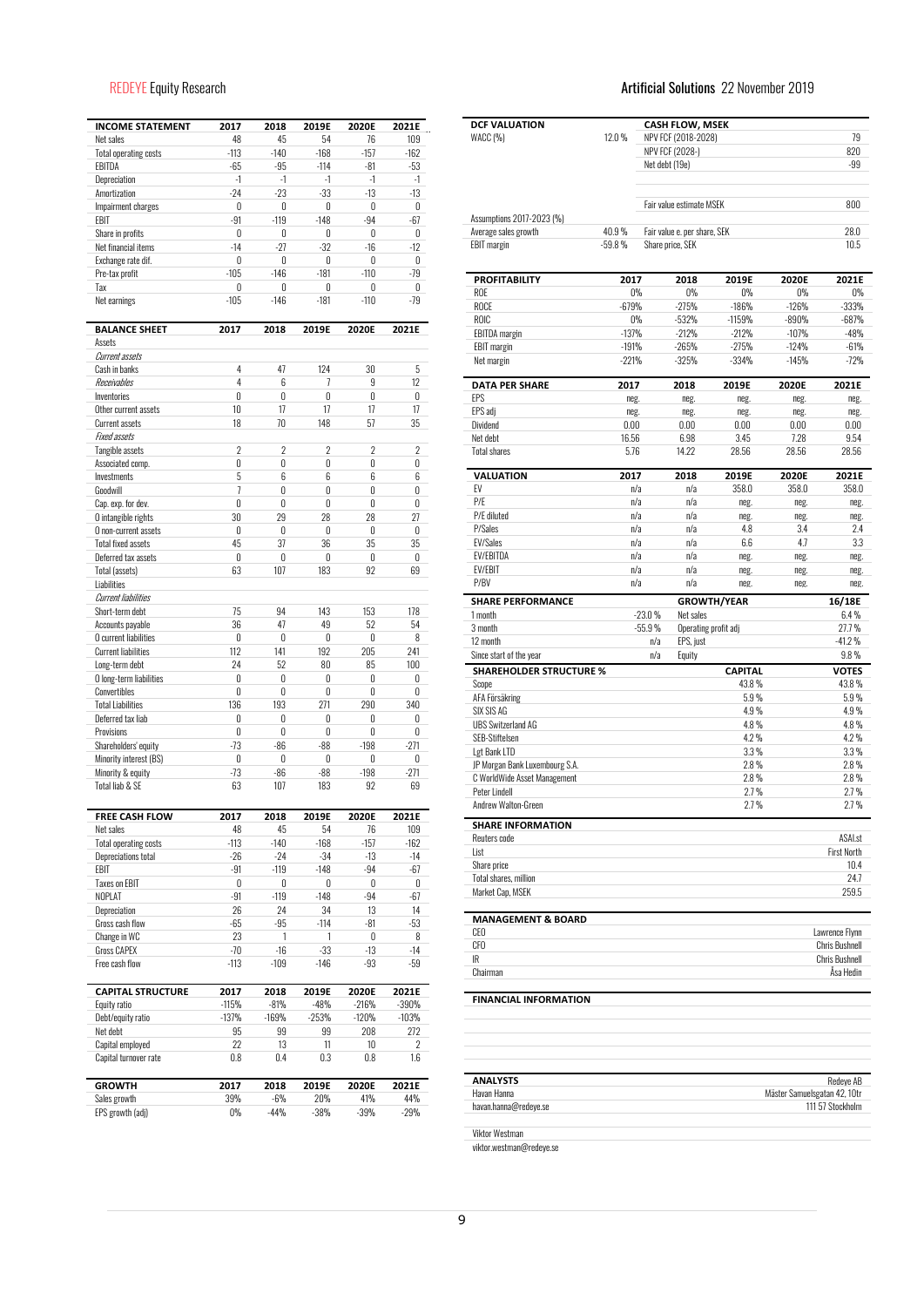# Redeye Rating and Background Definitions

### Company Quality

Company Quality is based on a set of quality checks across three categories; PEOPLE, BUSINESS, FINANCE. These are the building blocks that enable a company to deliver sustained operational outperformance and attractive longterm earnings growth.

Each category is grouped into multiple sub-categories assessed by five checks. These are based on widely accepted and tested investment criteria and used by demonstrably successful investors and investment firms. Each sub-category may also include a complementary check that provides additional information to assist with investment decision-making.

If a check is successful, it is assigned a score of one point; the total successful checks are added to give a score for each sub-category. The overall score for a category is the average of all sub-category scores, based on a scale that ranges from 0 to 5 rounded up to the nearest whole number.

The overall score for each category is then used to generate the size of the bar in the Company Quality graphic.

### People

At the end of the day, people drive profits. Not numbers. Understanding the motivations of people behind a business is a significant part of understanding the long-term drive of the company. It all comes down to doing business with people you trust, or at least avoiding dealing with people of questionable character.

The People rating is based on quantitative scores in seven categories: Passion, Execution, Capital Allocation, Communication, Compensation, Ownership, and Board.

#### Business

If you don't understand the competitive environment and don't have a clear sense of how the business will engage customers, create value and consistently deliver that value at a profit, you won't succeed as an investor. Knowing the business model inside out will provide you some level of certainty and reduce the risk when you buy a stock. The Business rating is based on quantitative scores grouped into five sub-categories: Business Scalability, Market Structure, Value Proposition, Economic Moat, and Operational Risks.

### Financials

Investing is part art, part science. Financial ratios make up most of the science. Ratios are used to evaluate the financial soundness of a business. Also, these ratios are key factors that will impact a company's financial performance and valuation. However, you only need a few to determine whether a company is financially strong or weak.

The Financial rating is based on quantitative scores that are grouped into five separate categories: Earnings Power, Profit Margin, Growth Rate, Financial Health, and Earnings Quality.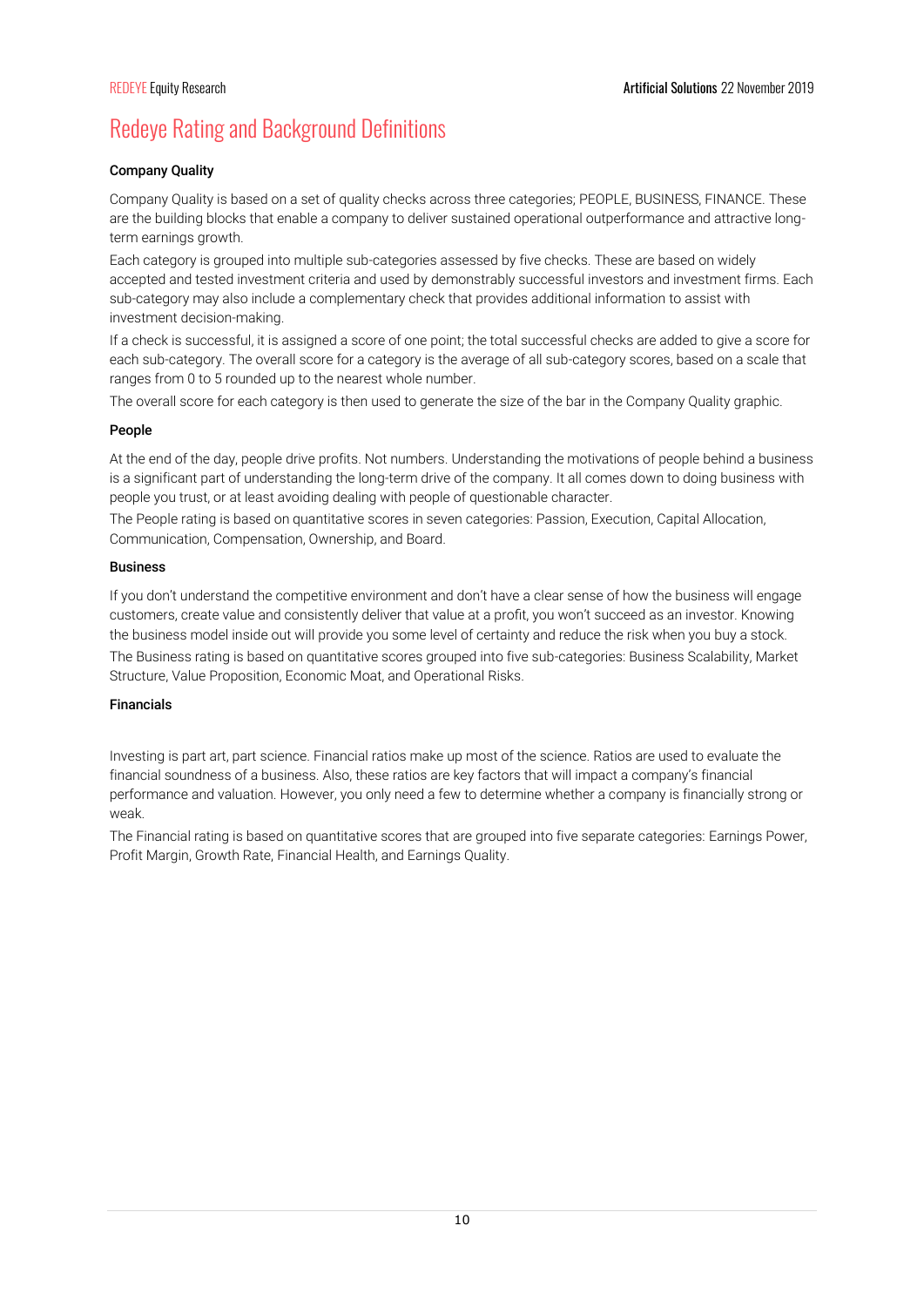# Redeye Equity Research team

Management

Björn Fahlén bjorn.fahlen@redeye.se

Håkan Östling hakan.ostling@redeye.se

## Technology Team

Jonas Amnesten jonas.amnesten@redeye.se

Henrik Alveskog henrik.alveskog@redeye.se

Dennis Berggren dennis.berggren@redeye.se

Havan Hanna havan.hanna@redeye.se

Kristoffer Lindström kristoffer.lindstrom@redeye.se

Fredrik Nilsson fredrik.nilsson@redeye.se

Tomas Otterbeck tomas.otterbeck@redeye.se

Eddie Palmgren eddie.palmgren@redeye.se

Oskar Vilhelmsson oskar.vilhelmsson@redeye.se

Viktor Westman viktor.westman@redeye.se

Linus Sigurdsson (Trainee) linus.sigurdsson@redeye.se **Editorial** 

Jim Andersson jim.andersson@redeye.se

Eddie Palmgren eddie.palmgren@redeye.se

Mark Sjöstedt mark.sjostedt@redeye.se

Johan Kårestedt (Trainee) johan.karestedt@redeye.se

### Life Science Team

Anders Hedlund anders.hedlund@redeye.se

Arvid Necander arvid.necander@redeye.se

Erik Nordström erik.nordstrom@redeye.se

Klas Palin klas.palin@redeye.se

Jakob Svensson jakob.svensson@redeye.se

Ludvig Svensson ludvig.svensson@redeye.se

Oskar Bergman oskar.bergman@redeye.se